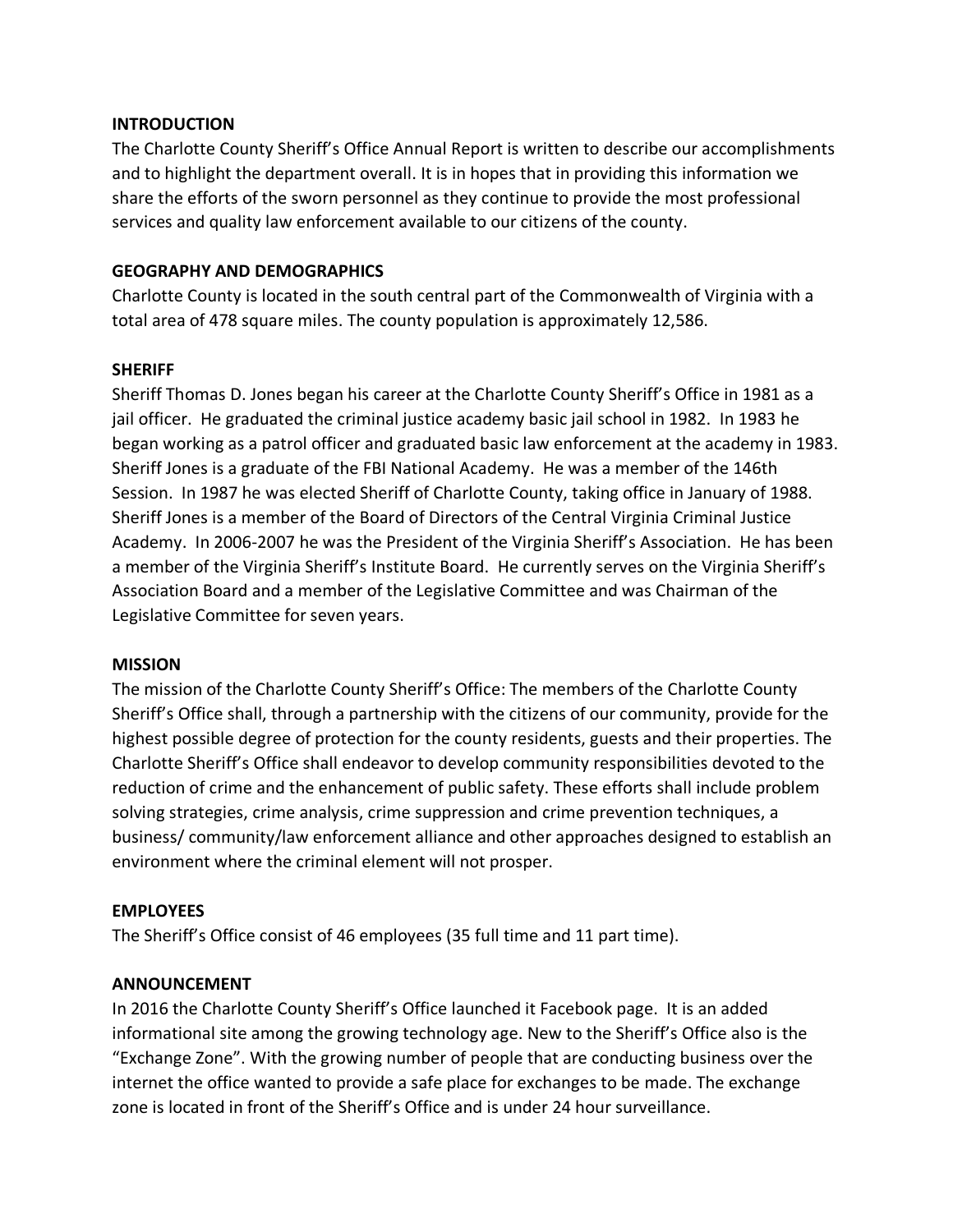### **ACCREDITATION**

The Charlotte County Sheriff's Office received their re-accreditation status from the Virginia Law Enforcement Professional Standards Commission in January 2015. The Sheriff's Office received their initial accreditation in January of 2007 and their first reaccreditation in January of 2011. Being an accredited agency is an ongoing program for the Charlotte County Sheriff's Office that began in January 2005. The Virginia Law Enforcement Standards Commission sets forth the highest of standards to be followed. Even though the terms run four years, proper documentation and inspections are done and accounted for on a yearly basis. There are 190 Standards, which include Administration, Operations, Personnel, and Training. The proofs and documentation used came from the day-to-day activities and operations of the jail/dispatch staff, the road staff, the tactical team, investigations, evidence custodians, school resource officers and supervisors. The Sheriff's Office has to be in full compliance with all 190 standards to receive their re-accreditation status. Deputy R.T. Elder serves as Accreditation Manager for the Charlotte County Sheriff's Office and is responsible for maintaining the files and proofs.

### **INVESTIGATIONS**

Investigation handles all major crimes against persons and property. Investigators are specially trained in forensic science, latent prints, gang crimes, and crime scene investigations. The investigators have been trained and completed graduation from the Virginia Forensic Science Academy. The Criminal Investigations Division consists of Sergeant of Investigations, J.O. Wright and Captain of Investigations, H.D. Hobgood. In 2016, 87 cases ranging from serious assaults, to property crimes, to murder, were worked by investigations. Cases were handled according to policy.

The Charlotte County Sheriff's Office has one investigator, R.M. Kolich, assigned to the Tri-County Drug and Gang Task Force which is comprised of narcotics investigators from the Lunenburg County Sheriff's Office, the Charlotte County Sheriff's Office, and the Virginia State Police. There were 24 narcotics cases investigated in 2016.

# **PATROL DIVISION**

R. S. Freeman serves as the Captain and J.R. Grissom serves as Lieutenant over the Patrol Division of the Charlotte County Sheriff's Office. Patrol deputies engage in a wide variety of activities including enforcement of traffic and criminal laws, answering complaints, conducting investigations, community relations activities, transporting prisoners, and crime prevention. In 2016, there were 340 arrest made, 738 warrants served and 3600 civil papers served. The Patrol Division conducted 58 checking detail in the county. Policy and Producers of the Charlotte County Sheriff's Office were properly followed.